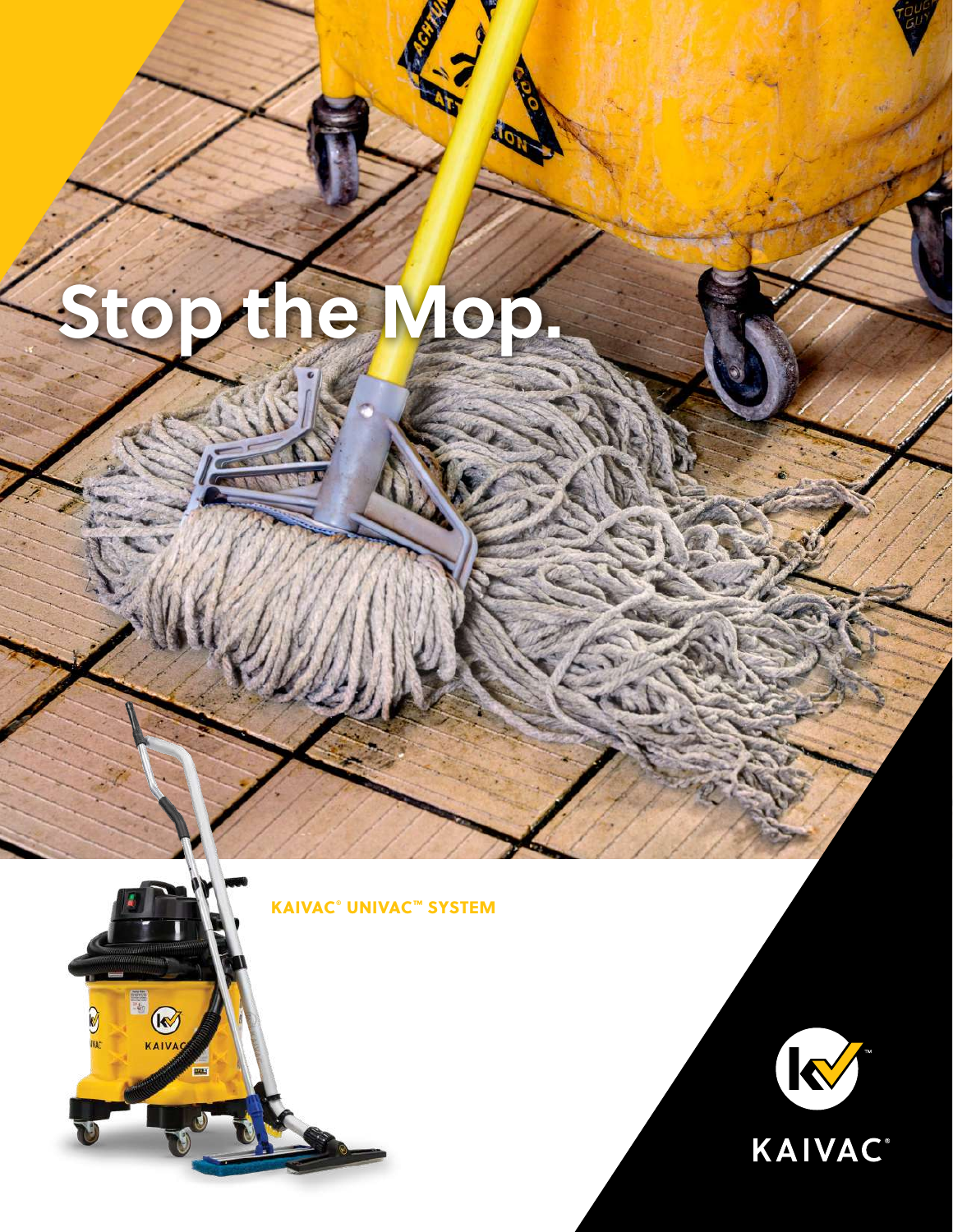## CLEANER, SAFER FLOORS

Don't let dirty, greasy floors drive customers and employees away — or cause them to fall. The UniVac system is designed to tackle even the most built up grime that antiquated mops just can't. Developed using rigorous scientific measurement, it gets floors clean enough to eat from.

Just dispense solution through the throttle spigot, rapidly spread it across the floor with the ergo speed scrubber and vacuum up all the soil and water, and… DONE. It's truly that simple. Floors are left clean, dry and hygienic, reducing cost and cleaning times, conserving water and chemicals, and decreasing slip-and-fall accidents to create a safer working environment. Plus, the ease of use, time savings and improved ergonomics make it an employee favorite.

Kind of a no-brainer, right?

SEE THE UNIVAC IN ACTION





#### FEATURES + BENEFITS

- + Reduces cleaning times and chemical costs while producing better results
- + Up to 60x better at removing soil and contaminants than mopping
- + Reduces the risk of costly slip-and-fall accidents
- + Cuts water use by up to 75%, and reduces chemical use by 2/3 or more
- $+$  Easy to maintain and repair  $$ no technician needed
- + Optimized for high grease environments like food service and industrial facilities
- + Also great for restroom floors, grouted floors, flood recovery, spill pick-up and weather-related cleaning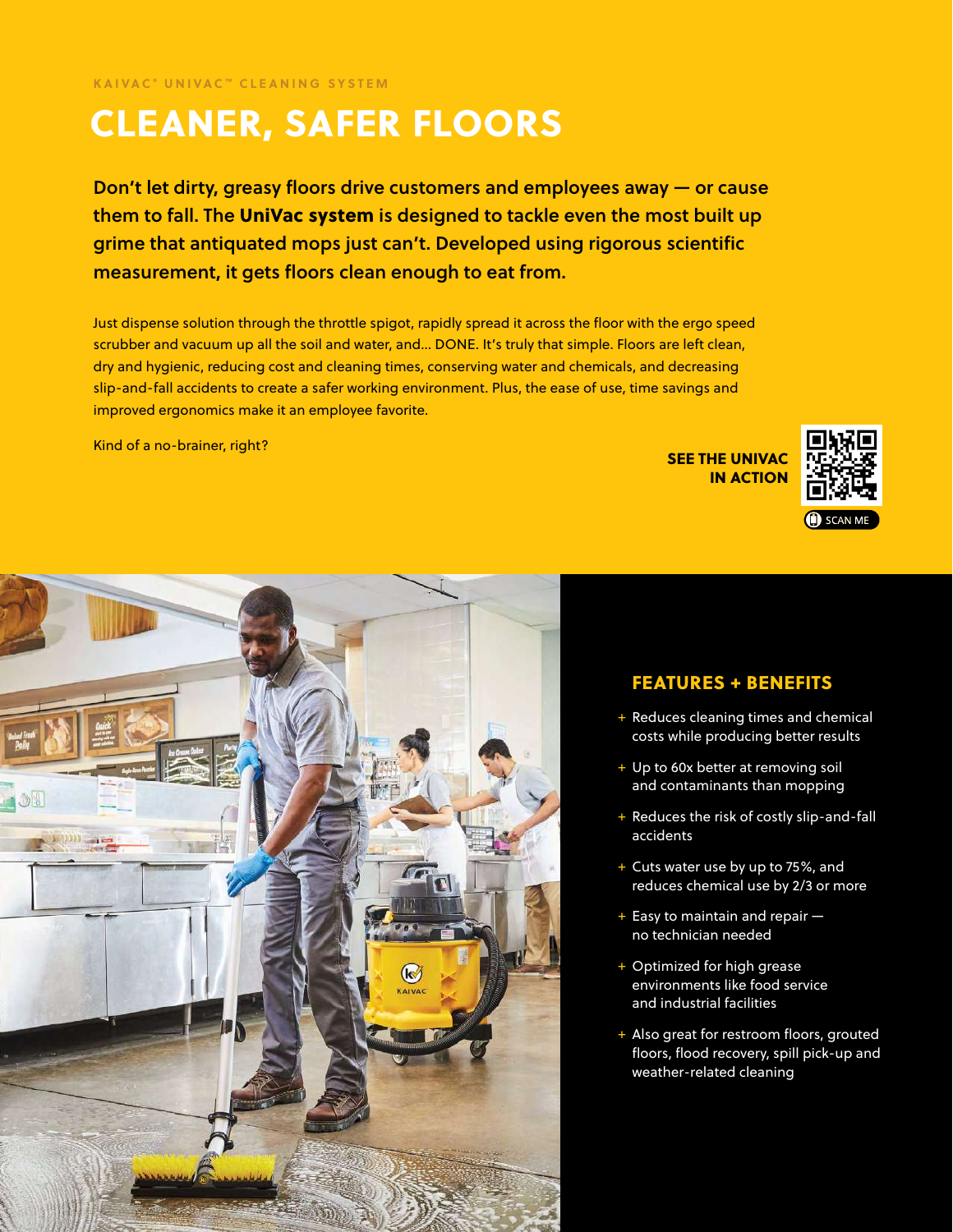### KAIVAC UNIVAC CLEANING SYSTEM

The Univac system offers a simple approach to cleaner, safer floors in a nimble single-piece package, ideal for congested areas with limited storage. Its extreme cleaning capabilities enable hygienic results in even the heaviest soil and grease conditions, leaving floors really clean and bone dry.



UniVac is certified by Green Seal® for Environmental Innovation based on reduced environmental toxicity, waste minimization, use of verified environmentally-preferable products, and conservation of energy and water. GreenSeal.org

#### POWERFUL WET VACUUM

Thoroughly removes soils and contaminants.

#### CRUSH-PROOF HOSE

Allows the vacuum to reach near and far.

#### EASY-FLUSHING DUMP HOSE

Allows quick and ergonomic draining of vacuum tank contents into a suitable toilet or sink.

#### VARIABLE FLOW SPIGOT (NOT SHOWN)

Manages exact amount of solution dispensed to the floor, maximizing efficiency while producing better results.

#### ONE-PIECE VACUUM WAND WITH GROUT BRUSH AND SQUEEGEE HEAD

Allows users to deep clean grouted floors and under equipment and seating.

#### 1O-GALLON SOLUTION/ RECOVERY TANK

Holds 10 gallons of solution in tank. Minimizes footprint for easy storage and maneuverability.

#### ERGONOMIC SPEED SPREADER

Rapidly spreads the cleaning solution that was dispensed through the spigot.

LITHIUM-ION BATTERY

POWER OPTIONS

FLEXIBLE



#### **CORDED**

Optional AC model and GFCI extension cord enables long-range cleaning.

Protected by multiple US patents. Multiple patents pending.

**AIVAC** 

# **KAIVAC**

See **kaivac.com** for more information and complete specifications

Allows free and quick movement at any time of the day throughout the facility.